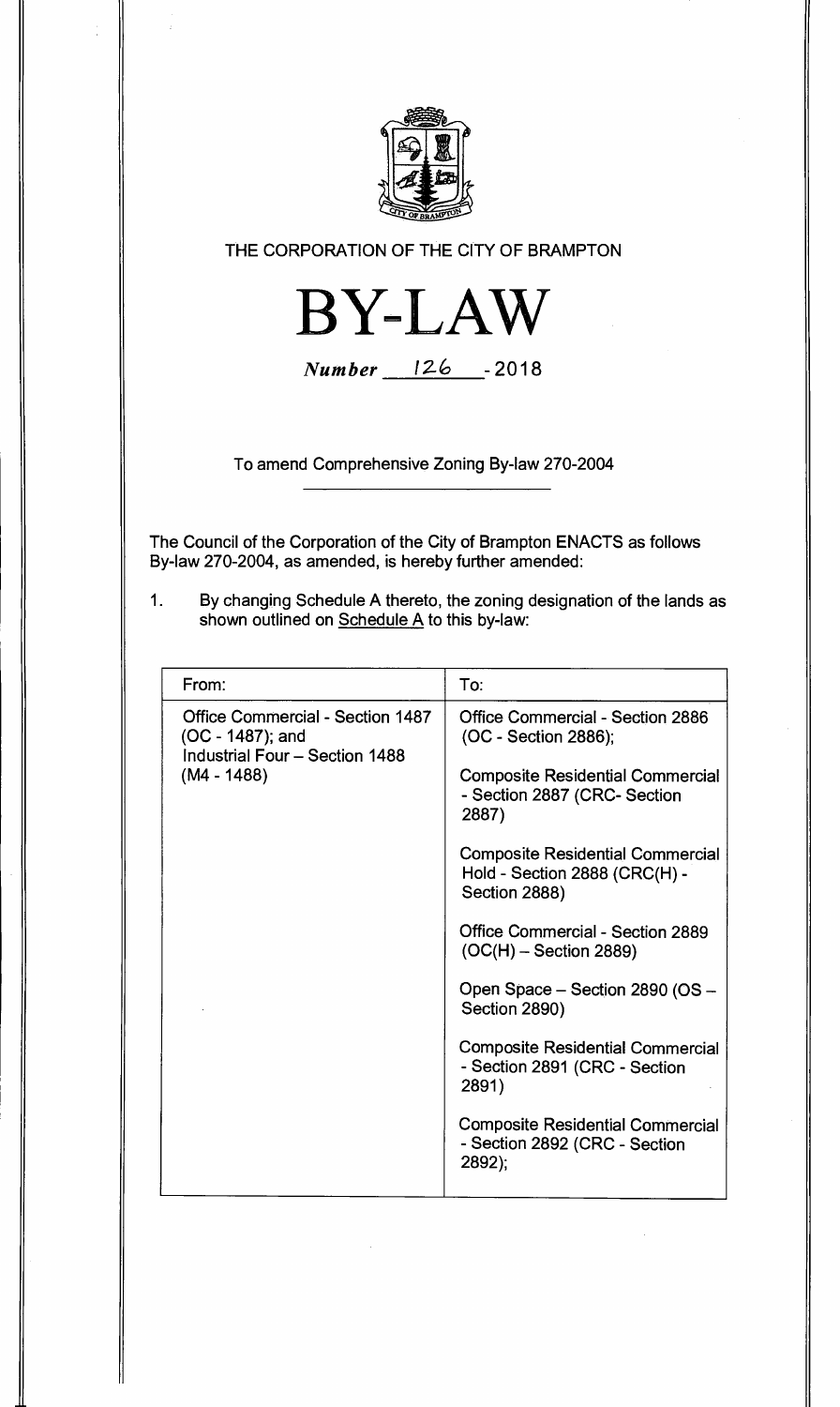**By adding the following Sections:** 

**"2886 The lands designated OC-Section 2886 on Schedule A to this By-law:** 

**2886.1 Shall only be used for the following purposes:** 

**1) Permitted Uses:** 

**Commercial:** 

- **a. an office**
- **b. a hotel**

**Accessory Uses, only in conjunction with the office and / or hotel use:** 

- **c. a conference centre**
- **d. a park, playground, recreational facility**
- **e. a bank, trust company or financial institution**
- **f. a retail establishment**
- **g. a convenience store**
- **h. a supermarket**
- **i. a banquet hall**
- **j. a dry cleaning and laundry distribution station**
- **k. a dining room restaurant, a take-out restaurant**
- I. **a service shop**
- **m. a personal service shop**
- **n. a printing or copying establishment**
- **o. a commercial, technical or recreation school**
- **p. a community club**
- **q. a health & fitness centre**
- **r. a day nursery**
- **s. an art gallery**
- **t. an ameusement arcade**

**The following uses shall not be permitted:** 

- **a. an adult video store**
- **b. an adult entertainment parlour**
- **c. a body art and/or tattoo parlour**
- **d. a massage or body rub parlour**
- **e. a drive-through facility**

**2886.2 For the purposes of OC-Section 2886:** 

**Conference Centre shall mean a building or a portion of a building which is used for the assembly of persons for private or public activities of a religious, political, charitable, educational, social, business, cultural, recreational, and like purposes, and may include media communication and dining facilities accessory to the main assembly function, but shall not include a public or private school or a religious institution.** 

**Podium shall mean any of various building elements that form the base or bottom storeys of a building, distinguished from and upon which upper storeys of the building rest.** 

**2886.3 Shall be subject to the following requirements and restrictions:** 

| 2)             | Minimum setback to Ebenezer Road:     | 3.0 metres |
|----------------|---------------------------------------|------------|
| 3)             | Maximum setback to Ebenezer Road:     | 4.5 metres |
| $\overline{4}$ | Minimum setback to Queen Street East: | 3.0 metres |
| 5)             | Maximum setback to Queen Street East: | 4.5 metres |
| 6)             | Minimum setback to McVean Drive:      | 3.0 metres |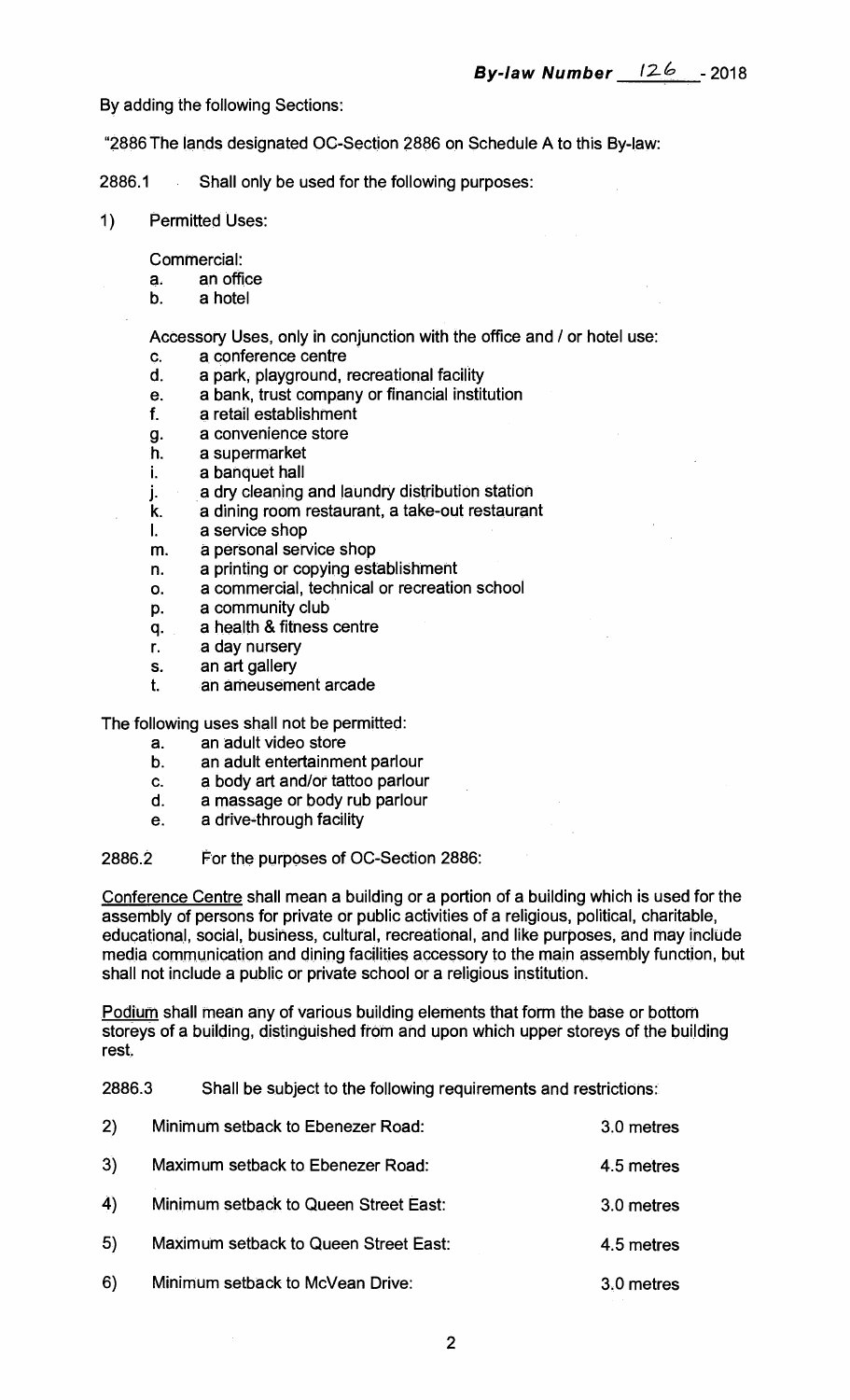| 7)     | Minimum setback to the lands zoned<br>OS - 2890:                                                                                                              |                             | 3.0 metres                                                             |
|--------|---------------------------------------------------------------------------------------------------------------------------------------------------------------|-----------------------------|------------------------------------------------------------------------|
| 8)     | Minimum Podium Height:                                                                                                                                        |                             | 7.5 metres                                                             |
| 9)     | Minimum Building Setback for any portion<br>of the building above the podium to the edge<br>of the podium:                                                    |                             | 2.5 metres, from the                                                   |
| 10)    | Maximum encroachment into the<br>minimum required setbacks for canopies,<br>porches, patios shall be:                                                         |                             | edge of the podium<br>2.5 metres                                       |
| 11)    | Minimum ground floor height:                                                                                                                                  |                             | 4.5 metres                                                             |
| 12)    | Minimum distance between a building<br>within lands zoned OC-2886 to a building<br>within lands zoned CRC-2887 and CRC-2891: 12 metres for any portion of the | height                      | buildings less than 7.5 metres in                                      |
|        |                                                                                                                                                               | height                      | 15 metres for any portion of the<br>buildings 7.5 metres or greater in |
| 13)    | Nothwithstanding the requirements<br>above, the minimum setbacks for<br>parking structures and associated structures<br>below established graded shall be:    |                             | 0.0 metres                                                             |
| (14)   | Maximum Floor Space Index for all lands<br>zoned OC-2886, CRC-2887, CRC(H)-2888,<br>OC(H)-2889, OS-2890, CRC-2891, CRC-2892:                                  |                             | 2.12                                                                   |
| 15)    | <b>Maximum Building Height:</b>                                                                                                                               | <b>Ebenezer Road</b>        | 8 storeys for any portion of a<br>building within 30.0 metres of       |
|        |                                                                                                                                                               | the building or building(s) | 14 storeys for the remainder of                                        |
| 16)    | <b>Minimum Building Height:</b>                                                                                                                               | 6 Storeys                   |                                                                        |
| 17)    | <b>Minimum Parking Requirements:</b>                                                                                                                          |                             |                                                                        |
|        | a) Hotel                                                                                                                                                      | 1 space per two rooms       |                                                                        |
|        | b) Non-residential uses:                                                                                                                                      | 1 space per $21m^2$         |                                                                        |
|        | c) Access to any parking lot must be provided from a private internal road;                                                                                   |                             |                                                                        |
| 18)    | Loading area shall be screened from view from a public street;                                                                                                |                             |                                                                        |
| 19)    | Garbage, Refuse and Waste: All garbage, refuse and waste containers for any<br>use shall be located within a climate controlled area within a building;       |                             |                                                                        |
| 20)    | <b>Bicycle parking for Commercial</b><br>/ Office / Retail uses only:                                                                                         | portion thereof             | 1 parking space for each 500m2<br>of gross commercial floor area or    |
| 2886.4 | All lands zoned OC-2886, CRC-2887, CRC(H)-2888, OC(H)-2889, OS-                                                                                               |                             |                                                                        |

**2890, CRC-2891, CRC-2892 shall be treated as one lot for the purpose of required parking, FSI and minimum non-residential gross floor area."**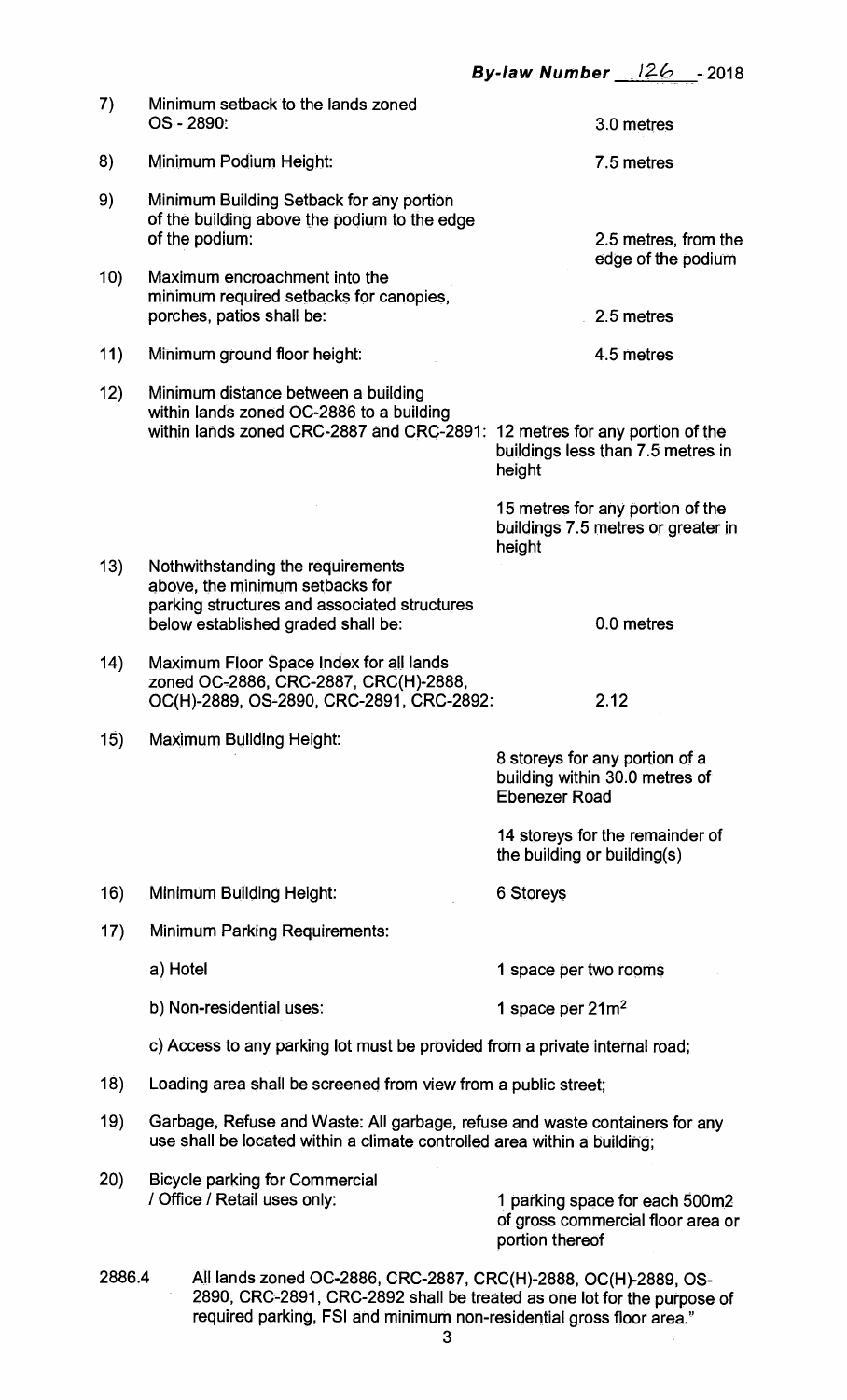**"2887 The lands designated CRC - Section 2887 on Schedule A to this By-law:** 

**2887.1 Shall only be used for the following purposes:** 

**1) Permitted Uses:** 

**Residential:** 

- a an apartment dwelling<br>b. a live-work dwelling un
- a live-work dwelling unit

**Commercial:** 

- **c. an office**
- **d. a retail establishment**
- **e. a personal service shop**

**The following uses shall not be permitted:** 

- **a. an adult video store**
- **b. an adult entertainment parlour**
- **c. a body art and/or tattoo parlour**
- **d. a massage or body rub parlour**
- **e. a drive-through facility**

## **2887.2 For the purposes of CRC — Section 2887:**

**Live-Work Dwelling Unit shall mean a dwelling unit in an apartment building, where each dwelling unit has frontage on a public street, where commercial uses are only permitted on the ground floor/first floor and residential uses are permitted on all floors with access from direct ground floor entry or from an internal corridor.** 

**Podium shall mean any of various building elements that form the base or bottom storeys of a building, distinguished from and upon which upper storeys of the building rest.** 

| 2887.3 | Shall be subject to the following:                                                                                  |                                                                                  |
|--------|---------------------------------------------------------------------------------------------------------------------|----------------------------------------------------------------------------------|
| 2)     | Minimum Setback to Ebenezer Road:                                                                                   | 3.0 metres                                                                       |
| 3)     | Maximum Setback from Ebenezer Road:                                                                                 | 4.5 metres                                                                       |
| 4)     | Minimum distance between a building<br>within lands zoned CRC-2887 to a<br>building within lands zoned OC-2886:     | 12 metres for any portion<br>of the buildings less than<br>7.5 metres in height  |
|        |                                                                                                                     | 15 metres for any portion<br>of the buildings 7.5 metres<br>or greater in height |
| 5)     | Minimum distance between a building within<br>lands zoned CRC-2887 to a building<br>within lands zoned CRC(H)-2888: | 30 metres for any portion<br>of the buildings less than<br>7.5 metres in height  |
|        |                                                                                                                     | 35 metres for any portion<br>of the buildings 7.5 metres<br>or greater in height |
| 6)     | Minimum setback to lands zoned OS-2890:                                                                             | 3.0 metres                                                                       |
|        | 4                                                                                                                   |                                                                                  |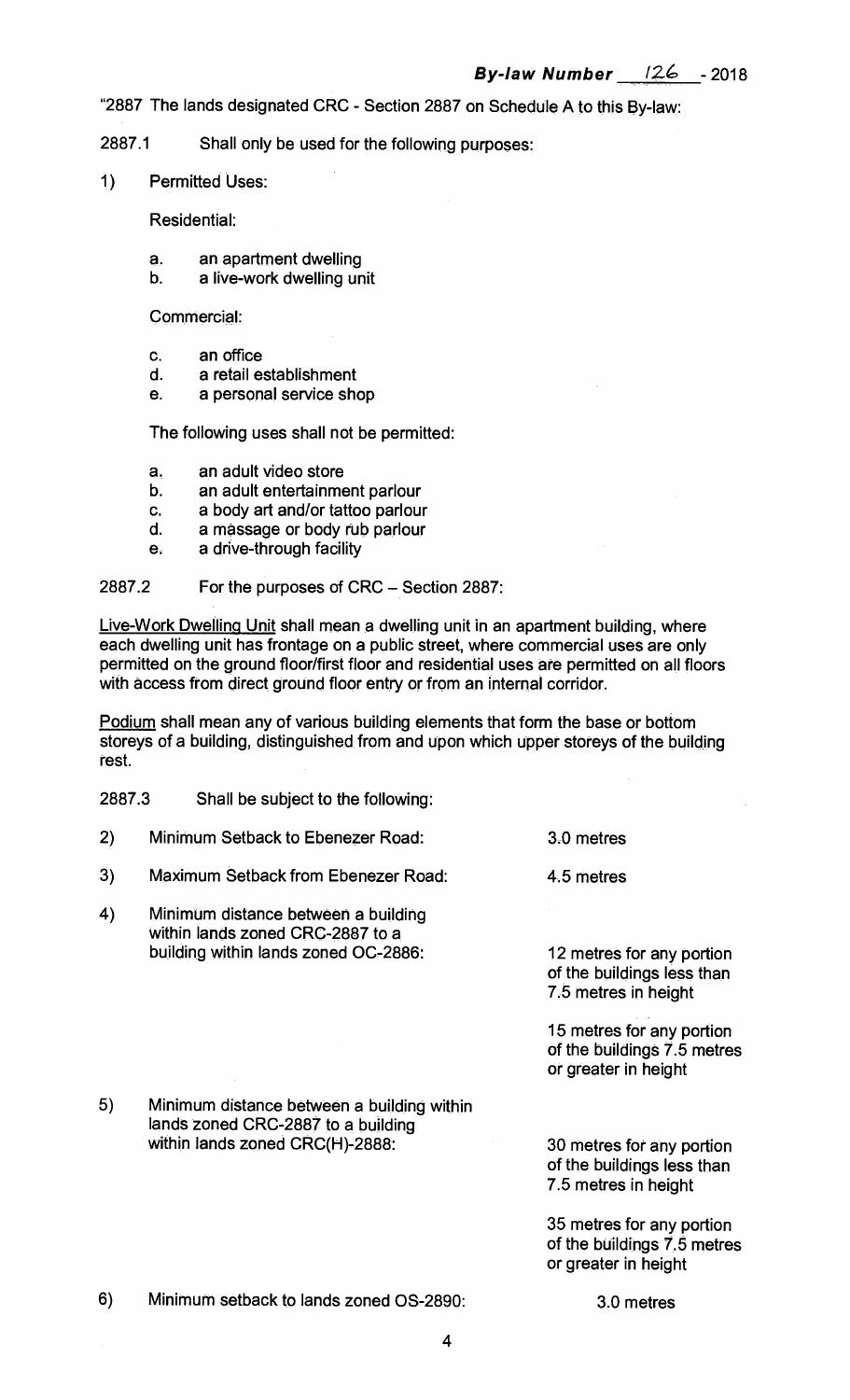| 7)     | Maximum encroachment into the<br>minimum required setbacks for canopies,<br>porches, patios shall be:                                                                                                              | 2.5 metres                                 |  |
|--------|--------------------------------------------------------------------------------------------------------------------------------------------------------------------------------------------------------------------|--------------------------------------------|--|
| 8)     | Minimum Podium Height:                                                                                                                                                                                             | 7.5 metres                                 |  |
| 9)     | Minimum Building Setback for any portion<br>of the building above the podium to the edge<br>of the podium:                                                                                                         | 2.5 metres, from the<br>edge of the podium |  |
| 10)    | Nothwithstanding the requirements<br>above, the minimum setbacks for<br>parking structures and associated<br>structures below established graded shall be:                                                         | 0.0 metres                                 |  |
| 11)    | Maximum Floor Space Index for all lands<br>zoned OC-2886, CRC-2887, CRC(H)-2888,<br>OC(H)-2889, OS-2890, CRC-2891, CRC-2892:                                                                                       | 2.12                                       |  |
| 12)    | <b>Maximum Building Height</b>                                                                                                                                                                                     | 8 Stories                                  |  |
| 13)    | <b>Minimum Building Height:</b>                                                                                                                                                                                    | 6 Stories                                  |  |
| (14)   | Maximum Number of Dwelling Units for all lands<br>zoned CRC-2888, CRC-2892, CRC-2887<br>and CRC-2891:                                                                                                              | 753                                        |  |
| 15)    | <b>Minimum Parking Requirements:</b>                                                                                                                                                                               |                                            |  |
|        | a) Non-residential uses:                                                                                                                                                                                           | 1 space per $21m^2$                        |  |
|        | b) Access to any parking lot must be provided from a private internal road;                                                                                                                                        |                                            |  |
| 16)    | Commercial uses shall be limited to the ground floor only;                                                                                                                                                         |                                            |  |
| 17)    | Loading area shall be screened from view from a public street;                                                                                                                                                     |                                            |  |
| (18)   | Garbage, Refuse and Waste: All garbage, refuse and waste containers for any<br>use shall be located within a climate controlled area within a building;                                                            |                                            |  |
| 2887.4 | All lands zoned OC-2886, CRC-2887, CRC(H)-2888, OC(H)-2889, OS-<br>2890, CRC-2891, CRC-2892 shall be treated as one lot for the purpose of<br>required parking, FSI and minimum non-residential gross floor area." |                                            |  |
| "2888  | The lands designated CRC(H) - Section 2888 on Schedule A to this By-law:                                                                                                                                           |                                            |  |
| 2888.1 | Shall only be used for the following purposes:                                                                                                                                                                     |                                            |  |
|        |                                                                                                                                                                                                                    |                                            |  |

**1) Permitted Uses:** 

**Residential:** 

- **a. an apartment dwelling**
- **b. a live-work dwelling unit**

**Commercial:** 

- **c. an office**
- **d. a retail establishment**
- **e. a personal service shop**
- **f. a day nursery**
- **g. a printing of copying establishment**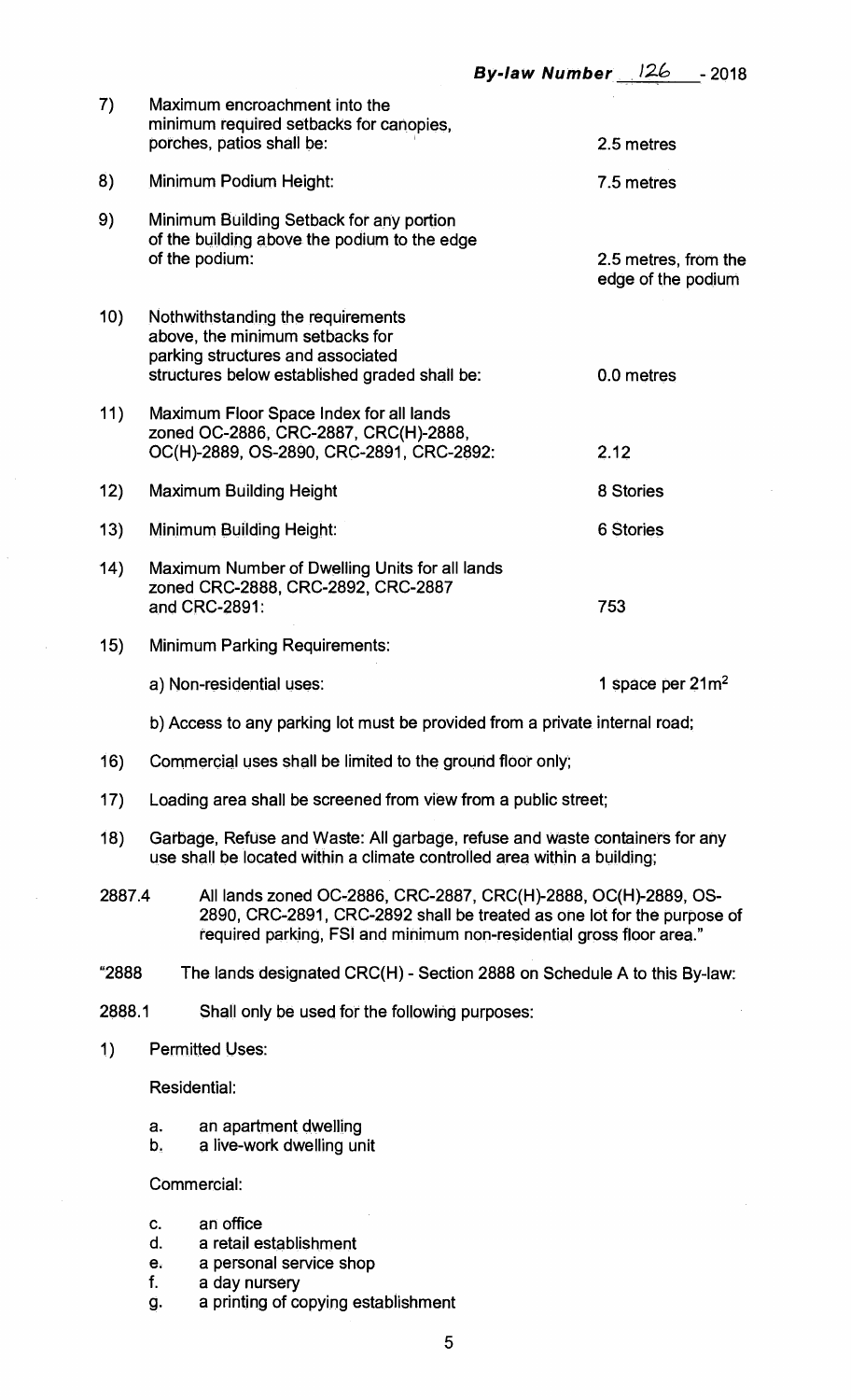**The following uses shall not be permitted:** 

- **a. an adult video store**
- **b. an adult entertainment parlour**
- **c. a body art and/or tattoo parlour**
- **d. a massage or body rub parlour**
- **e. a drive-through facility**

**2888.2 For the purposes of CRC (H) — Section 2888:** 

**Live-Work Dwelling Unit shall mean a dwelling unit in an apartment building, where each dwelling unit has frontage on a public street, where commercial uses are only permitted on the ground floor/first floor and residential uses are permitted on all floors with access from direct ground floor entry or from an internal corridor.** 

**Podium shall mean any of various building elements that form the base or bottom storeys of a building, distinguished from and upon which upper storeys of the building rest.** 

| 2888.3 | Shall be subject to the following:                                                                         |                                                                                  |
|--------|------------------------------------------------------------------------------------------------------------|----------------------------------------------------------------------------------|
| 2)     | Minimum setback to Ebenezer Road:                                                                          | 3.0 metres                                                                       |
| 3)     | Maximum setback to Ebenezer Road:                                                                          | 4.5 metres                                                                       |
| 4)     | Minimum setback to Cherrycrest Drive:                                                                      | 3.0 metres                                                                       |
| 5)     | Maxiumum setback to Cherrycrest Drive:                                                                     | 4.5 metres                                                                       |
| 6)     | Minimum setback to lands zoned OC(H)-2889<br>and OS-2890:                                                  | 3.0 metres                                                                       |
| 7)     | Minimum setback to a daylighting triangle/rounding:                                                        | 1.5 metres                                                                       |
| 8)     | Minimum distance between buildings<br>within lands zoned CRC-2888:                                         | 12 metres for any portion<br>of the buildings less than<br>7.5 metres in height  |
|        |                                                                                                            | 15 metres for any portion<br>of the buildings 7.5 metres<br>or greater in height |
| 9)     | Minimum distance between a building within                                                                 |                                                                                  |
|        | lands zoned CRC-2888 to a building within<br>lands zoned CRC-2887:                                         | 30 metres for any portion<br>of the buildings less than<br>7.5 metres in height  |
|        |                                                                                                            | 35 metres for any portion<br>of the buildings 7.5 metres<br>or greater in height |
| 10)    | Maximum encroachment into the<br>minimum required setbacks for canopies,<br>porches and patio shall be:    | 2.5 metres                                                                       |
| 11)    | Minimum Podium Height:                                                                                     | 7.5 metres                                                                       |
| 12)    | Minimum Building Setback for any portion<br>of the building above the podium to the edge<br>of the podium: | 2.5 metres, from the edge<br>of the podium                                       |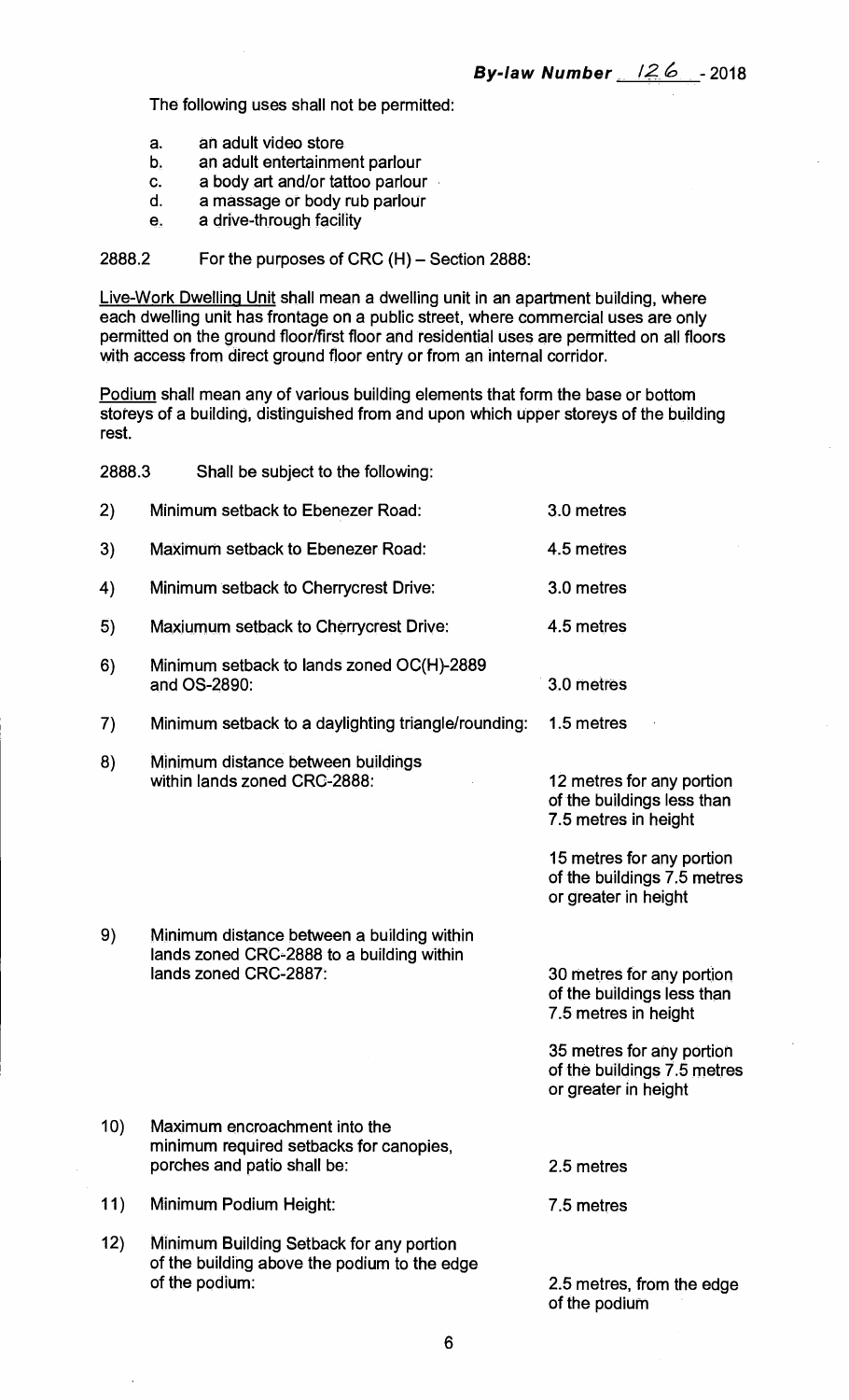| 13)                                                                                                                                                                                                      |                                                                                                                                                                                                                             | Nothwithstanding the requirements<br>above, the minimum setbacks for<br>parking structures and associated<br>structures below established graded shall be:                   | 0.0 metres                   |
|----------------------------------------------------------------------------------------------------------------------------------------------------------------------------------------------------------|-----------------------------------------------------------------------------------------------------------------------------------------------------------------------------------------------------------------------------|------------------------------------------------------------------------------------------------------------------------------------------------------------------------------|------------------------------|
| (14)                                                                                                                                                                                                     |                                                                                                                                                                                                                             | Maximum Floor Space Index for all lands<br>zoned OC-2886, CRC-2887, CRC(H)-2888,<br>OC(H)-2889, OS-2890, CRC-2891, CRC-2892:                                                 | 2.12                         |
| (15)                                                                                                                                                                                                     |                                                                                                                                                                                                                             | <b>Maximum Building Height:</b>                                                                                                                                              | 8 Stories                    |
| 16)                                                                                                                                                                                                      |                                                                                                                                                                                                                             | Minimum Building Height:                                                                                                                                                     | 6 Stories                    |
| 17)                                                                                                                                                                                                      |                                                                                                                                                                                                                             | Maximum Number of Dwelling Units for<br>all lands zoned CRC(H)-2888, CRC-2892,<br>CRC-2887 and CRC-2891:                                                                     | 753                          |
| 18)                                                                                                                                                                                                      |                                                                                                                                                                                                                             | <b>Minimum Parking Requirements:</b>                                                                                                                                         |                              |
|                                                                                                                                                                                                          |                                                                                                                                                                                                                             | a) Non-residential uses:                                                                                                                                                     | 1 space per 21m <sup>2</sup> |
|                                                                                                                                                                                                          |                                                                                                                                                                                                                             | b) Access to any parking lot must be provided from a private internal road;                                                                                                  |                              |
| 19)                                                                                                                                                                                                      |                                                                                                                                                                                                                             | Commercial and office uses shall be limited to the ground floor only;                                                                                                        |                              |
| 20)                                                                                                                                                                                                      |                                                                                                                                                                                                                             | Loading areas shall be screened from view from a public street;                                                                                                              |                              |
| 21)                                                                                                                                                                                                      | Garbage, Refuse and Waste: All garbage, refuse and waste containers for any<br>use shall be located within a climate controlled area within a building;                                                                     |                                                                                                                                                                              |                              |
|                                                                                                                                                                                                          | All lands zoned OC-2886, CRC-2887, CRC(H)-2888, OC(H)-2889, OS-<br>2888.3<br>2890, CRC-2891, CRC-2892 shall be treated as one lot for the purpose of<br>required parking, FSI and minimum non-residential gross floor area; |                                                                                                                                                                              |                              |
| 2888.4                                                                                                                                                                                                   |                                                                                                                                                                                                                             | Until such time as the (H) is lifted lands zoned CRC(H)-2888 shall only be<br>used for the purposed of an underground parking garage;                                        |                              |
| 2888.5<br>The Holding (H) symbol shall not be removed until such time as the<br>following have been provided to the satisfaction of the Commissioner of<br>Planning and Development Services as follows: |                                                                                                                                                                                                                             |                                                                                                                                                                              |                              |
|                                                                                                                                                                                                          |                                                                                                                                                                                                                             | a) $17,000$ $\mathrm{m}^2$ of retail, commercial, office and hotel has been constructed<br>on lands zoned OC-2886, CRC-2887, CRC(H)-2888, OC(H)-2889,<br>CRC-2891, CRC-2892; |                              |
|                                                                                                                                                                                                          |                                                                                                                                                                                                                             | b) 6,500m <sup>2</sup> of employment related uses has been constructed on lands<br>zoned OC-2886, CRC-2887, CRC(H)-2888, OC(H)-2889, CRC-2891,<br>CRC-2892; and,             |                              |
|                                                                                                                                                                                                          |                                                                                                                                                                                                                             | c) a supermarket has been constructed on lands zoned CRC-2892.                                                                                                               |                              |
| 2888.6                                                                                                                                                                                                   |                                                                                                                                                                                                                             | The Holding symbol shall not be lifted until such time as permanent<br>municipal services are provided to the satisfaction of the Region of Peel."                           |                              |
| "2889                                                                                                                                                                                                    |                                                                                                                                                                                                                             | The lands designated OC(H) - Section 2889 on Schedule A to this By-law:                                                                                                      |                              |
| 2889.1                                                                                                                                                                                                   |                                                                                                                                                                                                                             | Shall only be used for the following purposes:                                                                                                                               |                              |
| 1)                                                                                                                                                                                                       |                                                                                                                                                                                                                             | <b>Permitted Uses:</b>                                                                                                                                                       |                              |
|                                                                                                                                                                                                          |                                                                                                                                                                                                                             | Commercial:                                                                                                                                                                  |                              |
|                                                                                                                                                                                                          |                                                                                                                                                                                                                             |                                                                                                                                                                              |                              |

- **a. an office**
- **b. a park, playground, recreational facility**
- **c. a dining room restaurant, a take-out restaurant**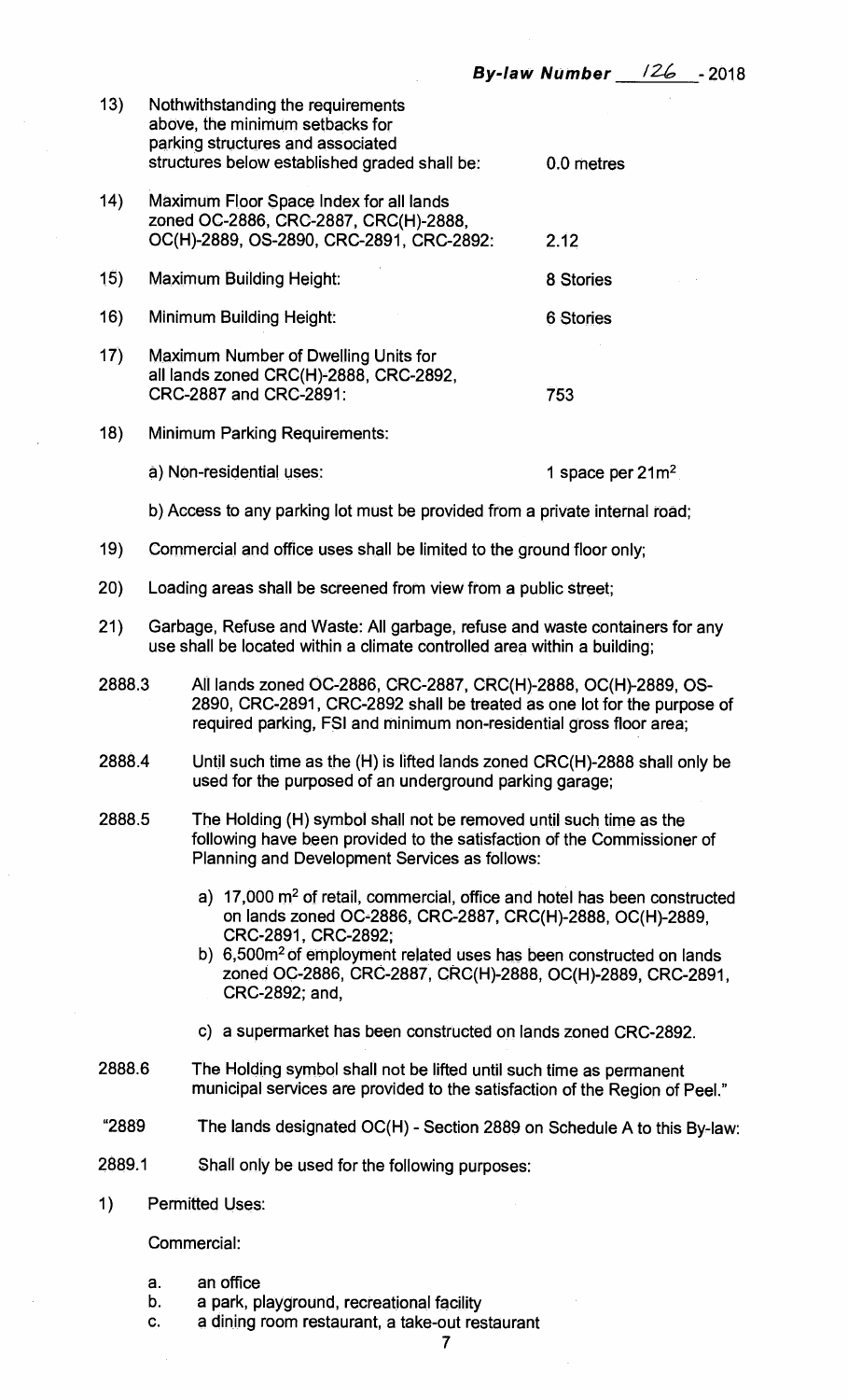- **d. a service shop**
- **e. a personal service shop**
- **f. a community club**
- **9. a health & fitness centre**
- **h. an art gallery**
- **i. an amusement arcade**

**The following uses shall not be permitted:** 

- **a. an adult video store**
- **b. an adult entertainment parlour**
- **c. a body art and/or tattoo parlour**
- **d. a massage or body rub parlour**
- **e. a drive-through facility**

**2889.2 For the purposes of OC-Section 2889:** 

**Podium shall mean any of various building elements that form the base or bottom storeys of a building, distinguished from and upon which upper storeys of the building rest.** 

**2889.3 Shall be subject to the following requirements and restrictions:** 

| 2)         | Minimum setback to Cherrycrest Drive:                                                                                                                      | 3.0 metres                                                                                        |
|------------|------------------------------------------------------------------------------------------------------------------------------------------------------------|---------------------------------------------------------------------------------------------------|
| 3)         | Maximum setback to Cherrycrest Drive:                                                                                                                      | 7.5 metres                                                                                        |
| 4)         | Minimum setback to lands zoned CRC - 2892<br>and CRC(H) - 2888:                                                                                            | 3.0 metres                                                                                        |
| 5)         | Minimum setback to lands zoned OS-2890:                                                                                                                    | 2.5 metres                                                                                        |
| 6)         | Maximum encroachment into the<br>minimum required setbacks for canopies,<br>porches and patios shall be:                                                   | 2.5 metres                                                                                        |
| 7)         | Nothwithstanding the requirements<br>above, the minimum setbacks for<br>parking structures and associated<br>structures below established graded shall be: | 0.0 metres                                                                                        |
| 8)         | Maximum Floor Space Index for all lands<br>zoned OC-2886, CRC-2887, CRC(H)-2888,<br>OC(H)-2889, OS-2890, CRC-2891, CRC-2892:                               | 2.12                                                                                              |
| 9)         | <b>Maximum Building Height:</b>                                                                                                                            | 3 storeys                                                                                         |
| 10)<br>11) | Minimum Building Height:                                                                                                                                   | 7.5 metres for a minimum<br>depth of 10 metres<br>measured from the front<br>face of the building |
|            | <b>Minimum Parking Requirements:</b>                                                                                                                       |                                                                                                   |
|            | a) Non-residential uses:                                                                                                                                   | 1 space per $21m^2$                                                                               |
|            |                                                                                                                                                            |                                                                                                   |

**b) Access to any parking lot must be provided from a private internal road;** 

- **12) Loading area shall be screened from view from a public street;**
- **13) Garbage, Refuse and Waste: All garbage, refuse and waste containers for any use shall be located within a climate controlled area within a building controlled area within the same building containing the use;**
- **14)**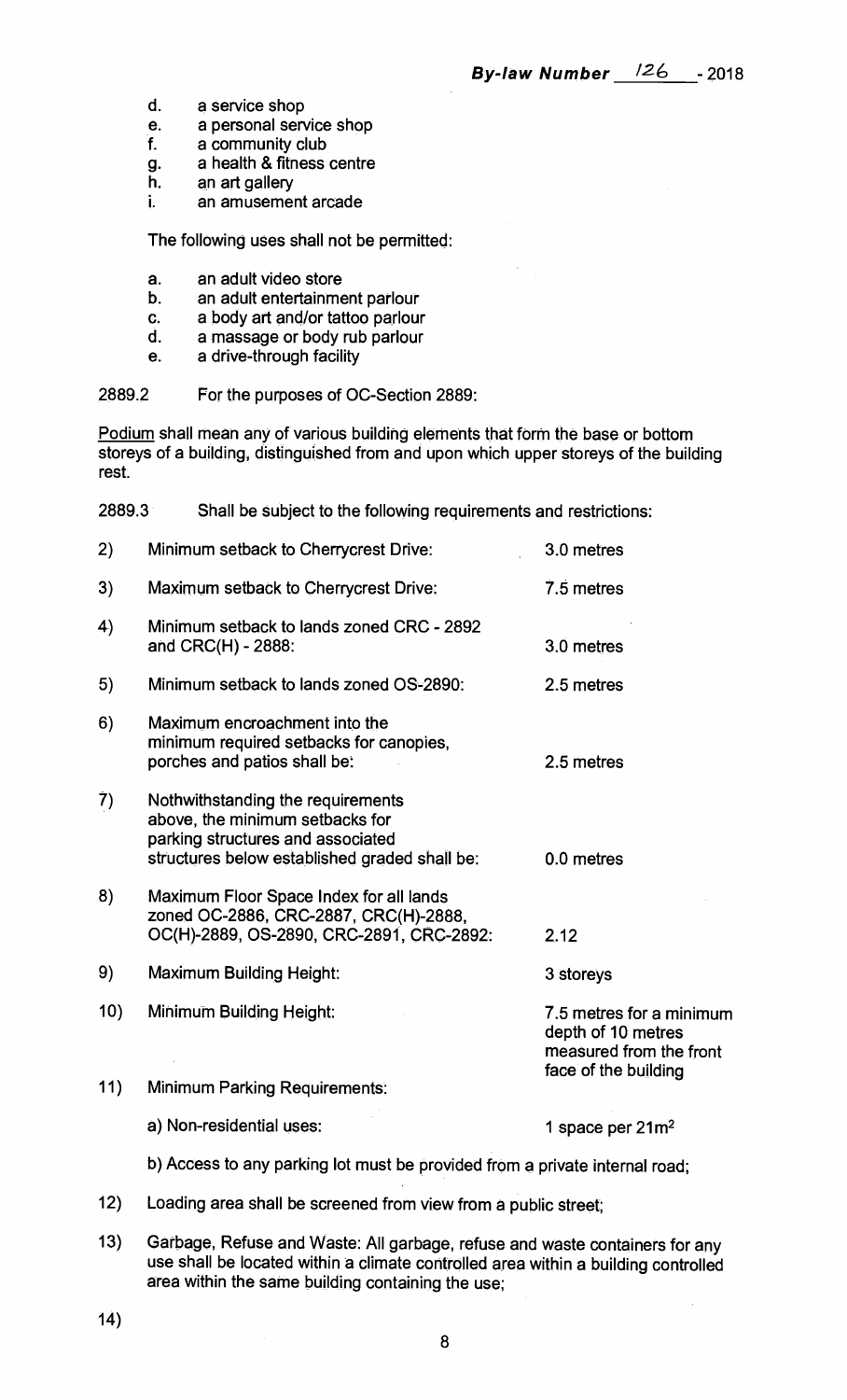**15) Bicycle parking required for Commercial / Office / Retail uses only: 1 parking space for each 500** 

**square metres of gross commercial floor area or portion thereof** 

**2889.4 The following additional requirements and restrictions shall apply to any Office Use:** 

| a)            | Minimum Building Setback to<br>the edge of the podium: | 4.5 metres |
|---------------|--------------------------------------------------------|------------|
| $\mathbf{b}$  | Minimum Podium Height:                                 | 7.5 metres |
| $\mathbf{C})$ | <b>Maximum Building Height:</b>                        | 6 Storeys  |

- **2889.5 All lands zoned OC-2886, CRC-2887, CRC(H)-2888, OC(H)-2889, OS-2890, CRC-2891, CRC-2892 shall be treated as one lot for the purpose of required parking, FSI and minimum non-residential gross floor area;**
- **2889.6 Until such time as the Holding (H) symbol has been lifted, lands zoned OC — Section 2889 shall only be used for the purpose of an underground parking garage;**
- **2889.7 The Holding symbol shall not be lifted until such time as permanent municipal services are provided to the satisfaction of the Region of Peel."**
- **"2890 The lands designated OS Section 2890 on Schedule A to this By-law:**
- **2890.1 Shall only be used for the following purposes:**
- **1) Permitted Uses:** 
	- **a. Amenity structures**
	- **b. Shared amenity area**
	- **c. Enclosed stairwell and elevator shaft to access the associated underground parking**
- **2890.2 For the purposes of OS Section 2890:**

**Shared Amenity Area shall mean privately owned lands that permit public use. The lands are intended for active and passive recreation.** 

**2890.3 Shall be subject to the following:** 

**2) Minimum setback to zones OC-2886, CRC-2887, CRC(H)-2888, OC(H)-2889, OS-2890, CRC-2891, CRC-2892:** 

**0.0 metres** 

**0.0 metres** 

- 3) **Nothwithstanding the requirements above, the minimum setbacks for parking structures and associated structures below established graded shall be:**
- **4) Maximum number of enclosed stairwells / elevator shafts: 2**

## **2890.4 All lands zoned 0C-2886, CRC-2887, CRC(H)-2888, OC(H)-2889, OS-2890, CRC-2891, CRC-2892 shall be treated as one lot for the purpose of required parking, FSI and minimum non-residential gross floor area"**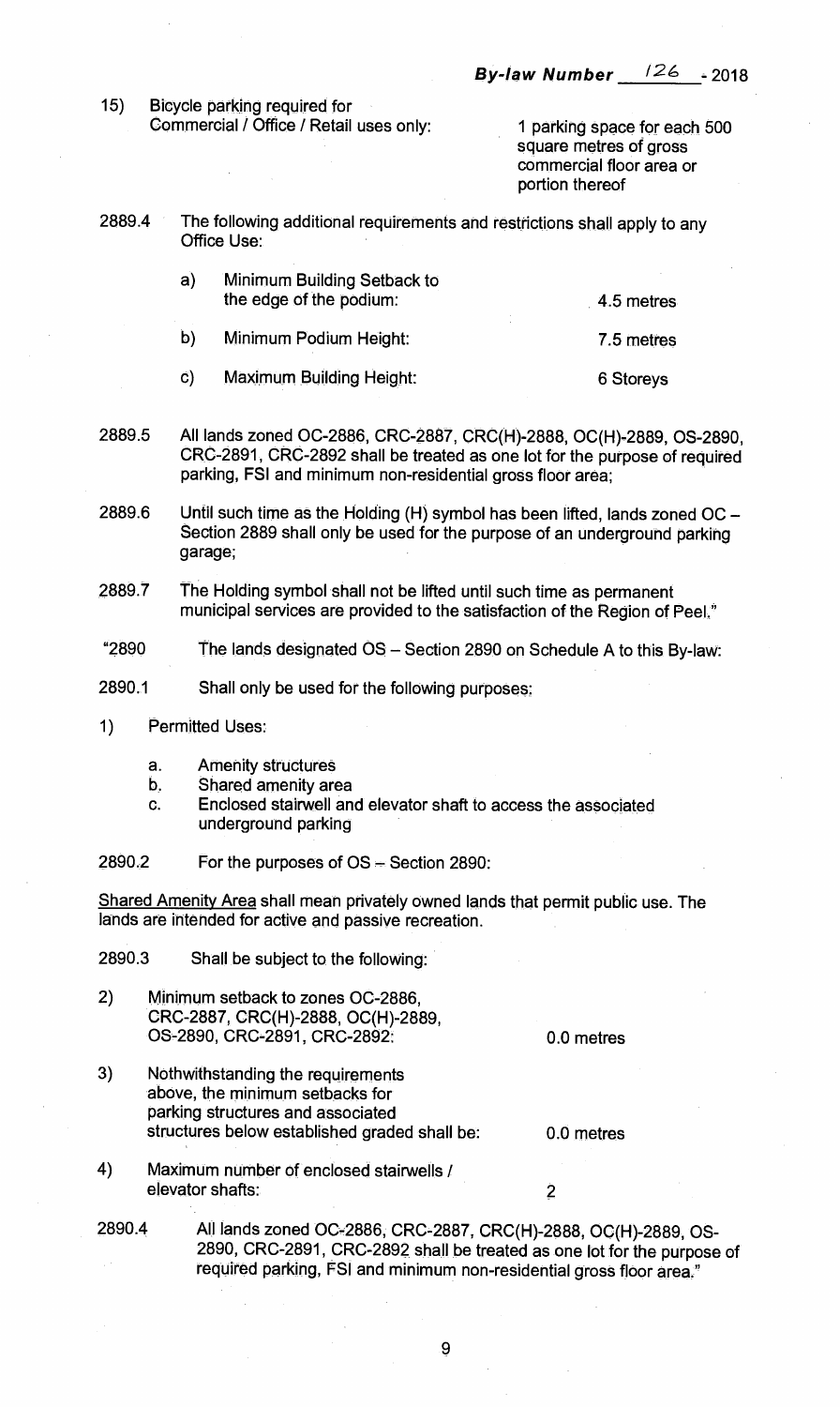- **"2891 The lands designated CRC Section 2891 on Schedule A to this By-law:**
- **2891.1 Shall only be used for the following purposes:**
- **1) Permitted Uses:**

**Residential:** 

- **a. an apartment dwelling**
- **b. a live-work dwelling unit**

**Commercial:** 

- **c. an office**
- **d. a retail establishment**
- **e. a convenience store**
- **f. a personal service shop**
- **g. a day nursery**

**The following uses shall not be permitted:** 

- **a. an adult video store**
- **b. an adult entertainment parlour**
- **c. a body art and/or tattoo parlour**
- **d. a massage or body rub parlour**
- **e. a drive-through facility**

## **2891.2 For the purposes of CRC — Section 2891:**

**Live-Work Dwelling Unit shall mean a dwelling unit in an apartment building, where each dwelling unit has frontage on a public street, where commercial uses are only permitted on the ground floor/first floor and residential uses are permitted on all floors with access from direct ground floor entry or from an internal corridor.** 

**Podium shall mean any of various building elements that form the base or bottom storeys of a building, distinguished from and upon which upper storeys of the building rest.** 

**2891.3 Shall be subject to the following:** 

| 2) | Minimum setback to Queen Street East:                                                                            | 3.0 metres                                                                       |
|----|------------------------------------------------------------------------------------------------------------------|----------------------------------------------------------------------------------|
| 3) | Maxiumum setback to Queen Street East:                                                                           | 4.5 metres                                                                       |
| 4) | Minimum setback to lands zoned OS-2890:                                                                          | 3.0 metres                                                                       |
| 5) | Minimum distance between buildings<br>within lands zoned CRC-2891:                                               | 27 metres for any portion<br>of the buildings less than<br>7.5 metres in height  |
|    |                                                                                                                  | 31 metres for any portion<br>of the buildings 7.5 metres<br>or greater in height |
| 6) | Minimum distance between a building<br>within lands zoned CRC-2891 to a<br>building within lands zoned CRC-2892: | 10 metres for any portion<br>of the buildings less than<br>7.5 metres in height  |
|    |                                                                                                                  | 15 metres for any portion<br>of the buildings 7.5 metres<br>or greater in height |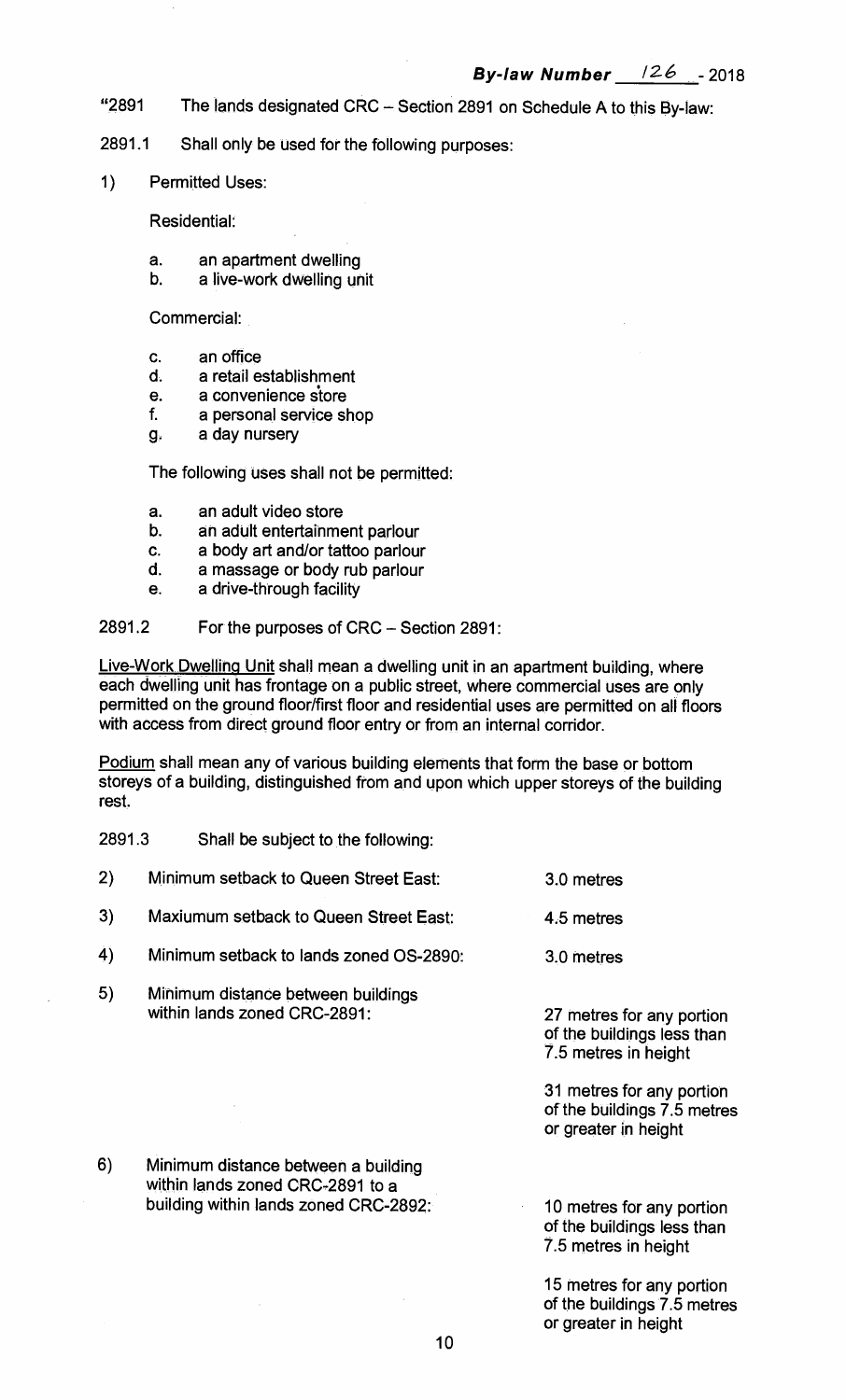$\overline{7}$ **Minimum distance between a building within lands zoned CRC-2891 to a building within lands zoned OC-2886: 12 metres for any portion** 

**of the buildings less than 7.5 metres in height** 

**15 metres for any portion of the buildings 7.5 metres or greater in height** 

- **8) Maximum encroachment into the minimum required setbacks for canopies, porches and patio shall be: 2.5 metres**
- **9) Minimum Podium Height: 7.5 metres**
- **10) Maximum encroachment into the minimum required setbacks for canopies, porches and steps shall be: 2.5 metres**
- **11) Nothwithstanding the requirements above, the minimum setbacks for parking structures and associated structures below established graded shall be: 0.0 metres**
- **12) Maximum Floor Space Index for all lands zoned CRC(H)-2888, CRC-2892, CRC-2887, CRC-2891, OC-2886, OC(H)-2889 and OS-2890: 2.12**
- **13) Maximum Building Height: 8 Stories 14) Minimum Building Height: 6 Stories 15) Maximum Number of Dwelling Units**
- **for all lands zoned CRC-2888, CRC-2892, CRC-2887 and CRC-2891: 753**
- **16) Minimum Parking Requirements:** 
	- a) Non-residential uses: 1 space per 21m<sup>2</sup>
	- **b) Access to any parking lot must be provided from a private internal road;**
- **17) Commercial uses shall be limited to the ground floor;**
- **18) Loading area shall be screened from view from a public street;**
- 19) Garbage, Refuse and Waste: All garbage, refuse and waste containers for any **use shall be located within a climate controlled area within a building;**
- **2891.4 All lands zoned CRC(H)-2888, CRC-2892, CRC-2887 and CRC-2891, 0C-2886, OC(H)-2889 and OS-2890 shall be treated as one lot for the purpose of required parking, FSI and minimum non-residential gross floor area."**
- **"2892 The lands designated CRC Section 2892 on Schedule A to this By-law:**
- **2892.1 Shall only be used for the following purposes:**
- **1) Permitted Uses:**

**Residential:** 

**a. an apartment dwelling, only in conjunction with a supermarket;**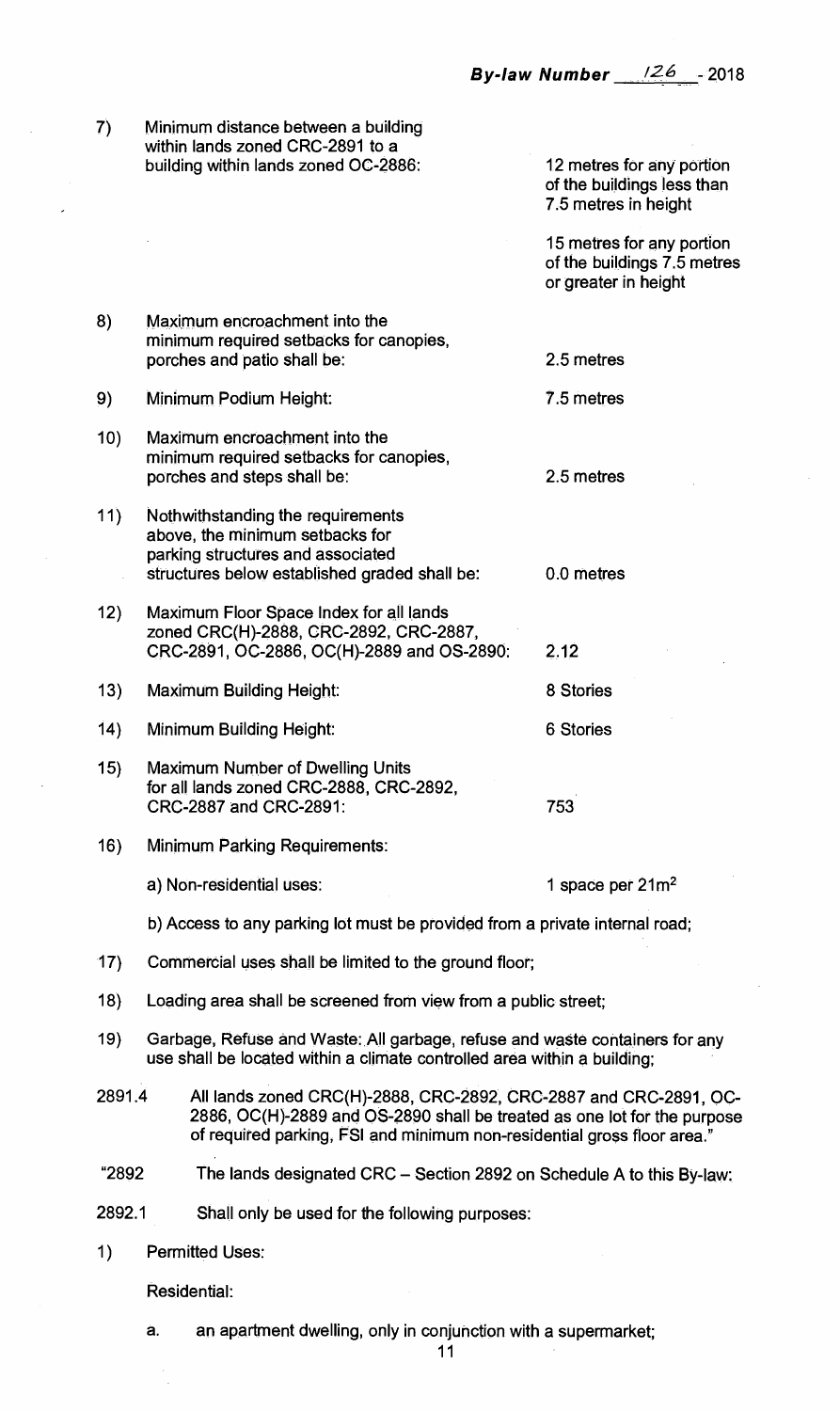**Commercial:** 

- **b. a supermarket;**
- **c. an office;**
- **d. a retail establishment;**
- **e. a convenience store;**
- **f. a health centre;**

**The following uses shall not be permitted:** 

- **a. an adult video store**
- **b. an adult entertainment parlour**
- **c. a body art and/or tattoo parlour**
- **d. a massage or body rub parlour**
- **e. a drive-through facility**

## **2892.2 For the purposes of CRC — Section 2892:**

**Supermarket shall mean a building or structure, or part thereof engaged primarily, meaning more than 50% of the sales area, in the business of selling groceries, meat, fruit and vegetables and daily household goods to the general public. May also include accessory uses that are only in conjunction with the primary uses that are non-food related retail goods and services such as, but not limited to, a pharmacy, a florist shop, a photo lab, clothing wear, a wine shop, a dry cleaners, a music/book/video store, a kitchenware store, and a restaurant.** 

**2892.3 Shall be subject to the following:** 

| 2)  | Minimum setback to Queen Street East:                                                                            | 3.0 metres                                                                           |
|-----|------------------------------------------------------------------------------------------------------------------|--------------------------------------------------------------------------------------|
| 3)  | <b>Maxiumum setback to Queen Street East:</b>                                                                    | 4.5 metres                                                                           |
| 4)  | Minimum setback to Cherrycrest Drive:                                                                            | 3.0 metres                                                                           |
| 5)  | Maxiumum setback to Cherrycrest:                                                                                 | 4.5 metres                                                                           |
| 6)  | Minimum setback to lands zoned<br>OC(H)-2889:                                                                    | 3.0 metres                                                                           |
| 7)  | Minimum setback to a daylighting triangle/rounding:                                                              | 1.0 metres                                                                           |
| 8)  | Minimum distance between a building<br>within lands zoned CRC-2892 to a building<br>within lands zoned CRC-2891: | 10 metres for any<br>portion of the<br>buildings less than<br>7.5 metres in height   |
| 9)  | Maximum encroachment into the                                                                                    | 15 metres for any<br>portion of the<br>buildings 7.5 metres<br>or greater in height. |
|     | minimum required setbacks for canopies,<br>porches and steps shall be:                                           | 2.5 metres                                                                           |
| 10) | Minimum Podium Height:                                                                                           | 7.5 metres                                                                           |
| 11) | Maximum encroachment into the<br>minimum required setbacks for canopies,<br>porches and steps shall be:          | 2.5 metres                                                                           |
|     |                                                                                                                  |                                                                                      |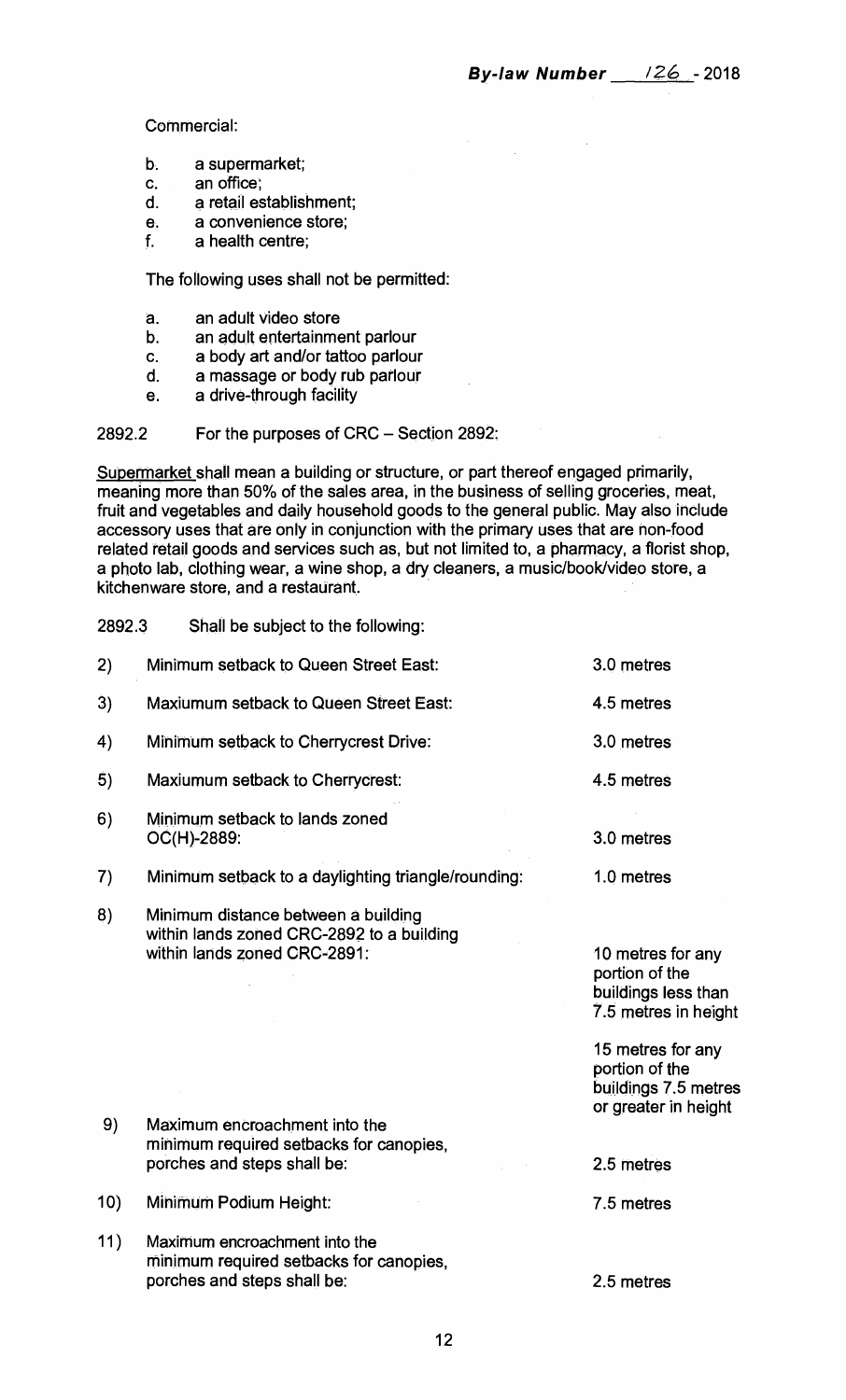| 12) | Nothwithstanding the requirements<br>above, the minimum setbacks for<br>parking structures and associated<br>structures below established graded shall be: | 0.0 metres          |
|-----|------------------------------------------------------------------------------------------------------------------------------------------------------------|---------------------|
| 13) | Maximum Floor Space Index for all lands<br>zoned CRC(H)-2888, CRC-2892, CRC-2887,<br>CRC-2891, OC-2886, OC(H)-2889 and OS-2890:                            | 2.12                |
| 14) | <b>Maximum Building Height:</b>                                                                                                                            | <b>19 Stories</b>   |
| 15) | <b>Minimum Building Height:</b>                                                                                                                            | 6 Stories           |
| 16) | Minimum Required Supermarket Gross Floor Area:                                                                                                             | $900 \; \text{m}^2$ |
| 17) | <b>Maximum Number of Dwelling Units</b><br>for all lands zoned CRC-2888, CRC-2892,<br>CRC-2887 and CRC-2891:                                               | 753                 |
| 18) | <b>Minimum Parking Requirements:</b>                                                                                                                       |                     |
|     | a) Non-residential uses:                                                                                                                                   | 1 space per $21m^2$ |
|     | b) Access to any parking lot must be provided from a private internal road;                                                                                |                     |

- **19) Loading area shall be screened from view from a public street;**
- **20) Garbage, Refuse and Waste: All garbage, refuse and waste containers for any use shall be located within a climate controlled area within a building;**
- **2892.3 All lands zoned CRC(H)-2888, CRC-2892, CRC-2887 and CRC-2891, OC-2886, OC(H)-2889 and OS-2890 shall be treated as one lot for the purpose of required parking, FSI and minimum non-residential gross floor area."**

**ENACTED and PASSED this 27th day of June, 2018.** 

| Approved as to<br>form.    |
|----------------------------|
| 2018/June/19               |
| AWP                        |
|                            |
|                            |
| Approved as to<br>content. |
| 2018/06/19                 |
| АP                         |

ayor **Peter Fay, City Clerk** 

(C09E05.021)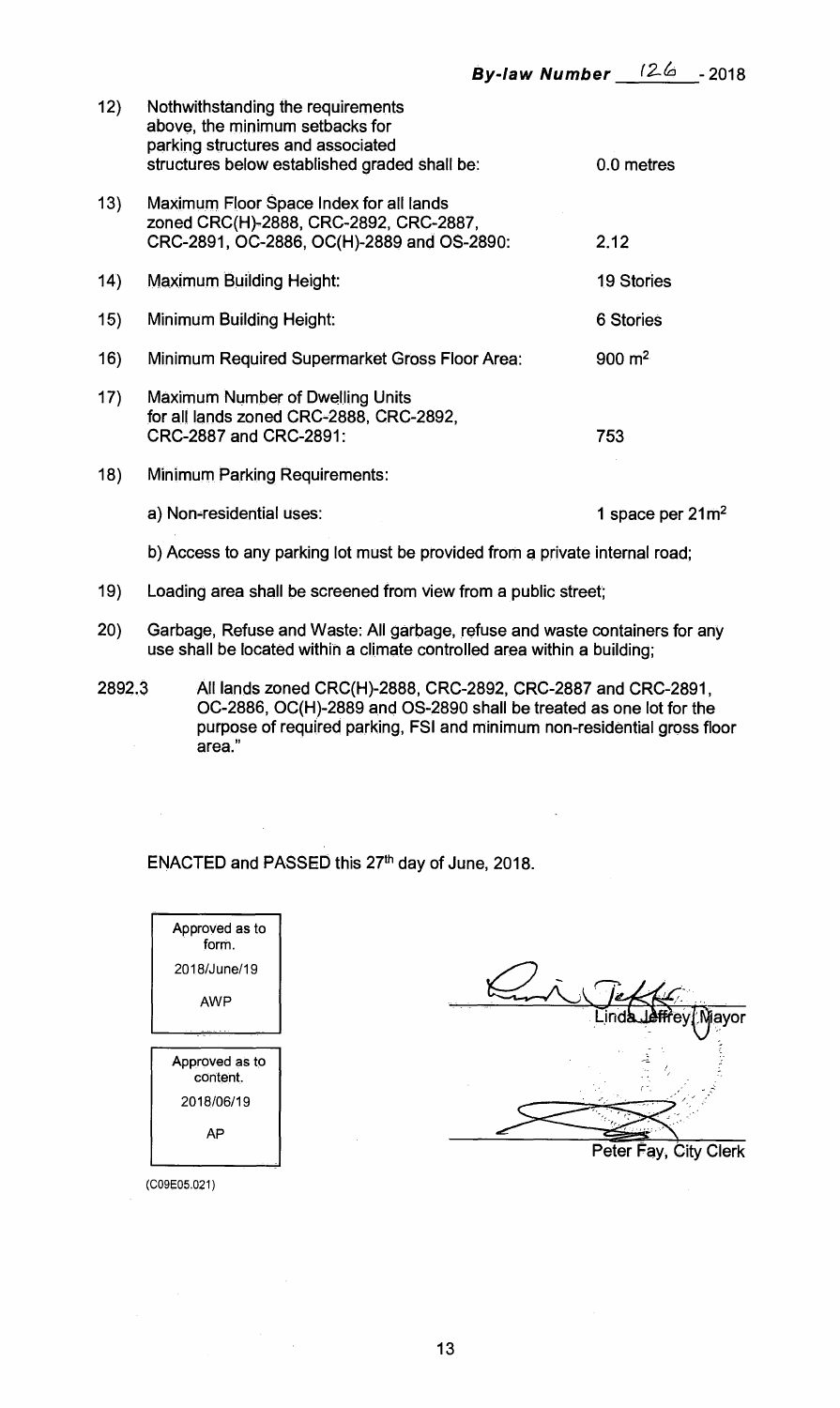